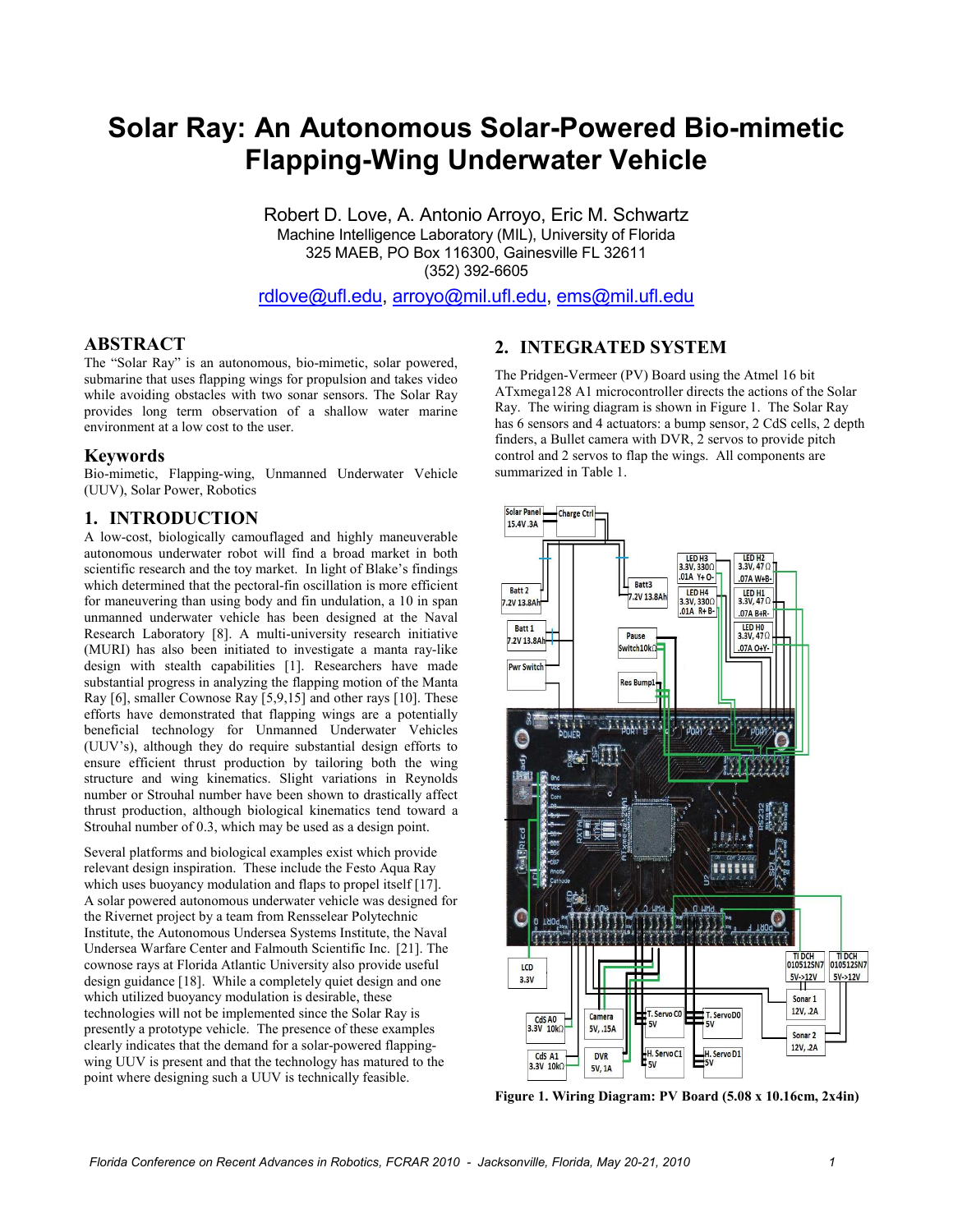| Component                                                        | <b>Function</b>                                                                                    |
|------------------------------------------------------------------|----------------------------------------------------------------------------------------------------|
| Norcross Marine/                                                 | Obstacle avoidance: Solar Ray turns away                                                           |
| Hawkeye D11S                                                     | from obstacles based on which sonar                                                                |
| Depth Finder Sonar                                               | alarm is triggered indicating proximity to                                                         |
| (2)                                                              | an obstacle                                                                                        |
| CdS Light Sensors                                                | Determine presence of light for charging                                                           |
| (2)                                                              | purposes, double check orientation                                                                 |
| <b>Bump Sensor</b>                                               | Debugging and Basic Operation: Reset<br>Button, Program Hold                                       |
| 1/3"CMOS Camera,                                                 | Obtains video, stores to SD card, 720x480                                                          |
| <b>DVR</b>                                                       | pixels for 110min on 4GB card                                                                      |
| On/Off Switches (2)                                              | Power On/Off, Program (Flapping) Hold                                                              |
| LEDs $(5)$                                                       | 2 Red to Demonstrate Obstacle Detection,<br>2 Blue to Debug Behavior, 1 White to<br>Debug Behavior |
| Powerfilm R15-30<br>Solar Panel, 12V<br><b>Charge Controller</b> | Recharge batteries when battery voltage<br>drops below threshold                                   |
| Traxxas 2075 High-                                               | Wing Flapping: Pull-Pull force applied to                                                          |
| Torque Digital                                                   | strings running through main wing spar                                                             |
| Servos $(2)$                                                     | $(125 \text{ oz-in at } 4.8 \text{V})$                                                             |
| Hitec HS-65HB                                                    | Pitch Control: Push-Pull force applied to                                                          |
| Mighty Feather                                                   | servo rods to move battery packs (25 oz-                                                           |
| Servos $(2)$                                                     | in at $4.8V$ )                                                                                     |

**Table 1. System Components, Functions, and Specifications** 

### **3. MOBILE PLATFORM**

#### **3.1 Initial Sizing and Layout Design**

Both rays and skates were considered for design inspiration regarding the size of the Solar Ray. Approximate aspect ratios for various rays and skates were calculated from sketches, where aspect ratio is defined as the ratio of the wing span to main body length. Most rays are negatively buoyant so they sink to the ground if they do not flap. Rays and skates better suited for swimming have aspect ratios closer to 2 while those which spend more time on the ground have aspect ratios closer to 1.5. The aspect ratios which defined the design space are shown in Table 2. Since the Solar Ray is designed to swim and be slightly positively buoyant, the target aspect ratio was selected to be 1.8-2.

|  |  | <b>Table 2. Aspect Ratios of Various Rays and Skates</b> |
|--|--|----------------------------------------------------------|
|  |  |                                                          |

| <b>Type of Ray/Skate</b>  | <b>Approximate Aspect Ratio</b> |
|---------------------------|---------------------------------|
| Atlantic Manta            | 2.1                             |
| <b>Bluntnose Stingray</b> | 1.3                             |
| <b>Bullnose Ray</b>       | 1.9                             |
| Cownose Ray               | 1.8                             |
| Little Skate              | 1.2                             |
| Ocellate Skate            | 11                              |
| Roughtail Stingray        | 1.2                             |
| Southern Eagle Ray        | 1.7                             |
| Spiny Butterfly Ray       | 2.0                             |
| Spotted Eagle Ray         | 2.1                             |

The wingspan was set to be slightly larger than the average span of rays because of the larger wingspan of swimming rays. After some iterative adjustments for buoyancy and ensuring that the board and solar panel would fit, the length of the main tube and wingspan were to approach the target aspect ratio of 1.8. PVC pipe is selected as the main structural material because of its widespread availability, low cost, and having adapters which facilitate easy access to interior electronics. PVC may be used to easily construct a watertight chamber that can bear large pressures when the screw-in fittings are coated with PFTE paste.

The center PVC pipe diameter was set to fit the PV board at 7.62cm (3") diameter. The cross sectional area of this tube should be as small as possible to avoid body drag, while the tube must be long enough to provide room for the solar panel above. The secondary tubes house the pitch control and provide further buoyancy. To ensure that the solar panels can be utilized such that the Solar Ray surfaces "automatically" when it runs out of power, the Solar Ray must be slightly positively buoyant. Although a buoyancy margin is needed, care must be taken not to increase the size of the cylinders too much or the designer will incur a substantial penalty in profile drag and needing more actuation to deal with the increased platform weight. Instead, the designer should make an estimate of the weight and what percentage of each tube is taken up by electronics. The secondary tubes are set to be  $5.08 \text{cm}$  (2") PVC pipe with this method while also accounting for the space required for the side battery packs.

All components are laid out according to their sizes in the approximate locations in the final robot to ensure that the PVC tubes had large enough diameter to contain all components necessary and to get an initial idea for the layout of the design. Estimates of torque required, weight and buoyancy must be calculated as the design progresses. The initial layout obtained after iterating several times is shown below in Figure 2.



**Figure 2. Solar Ray Layout Design (units in meters)**

#### **3.2 Wing Design**

Substantial research has been performed for the NACA 0020 airfoil, including some flapping tests. This is a symmetric airfoil which is very commonly used, so performance specifications are easily found. A symmetric airfoil is desirable for flapping and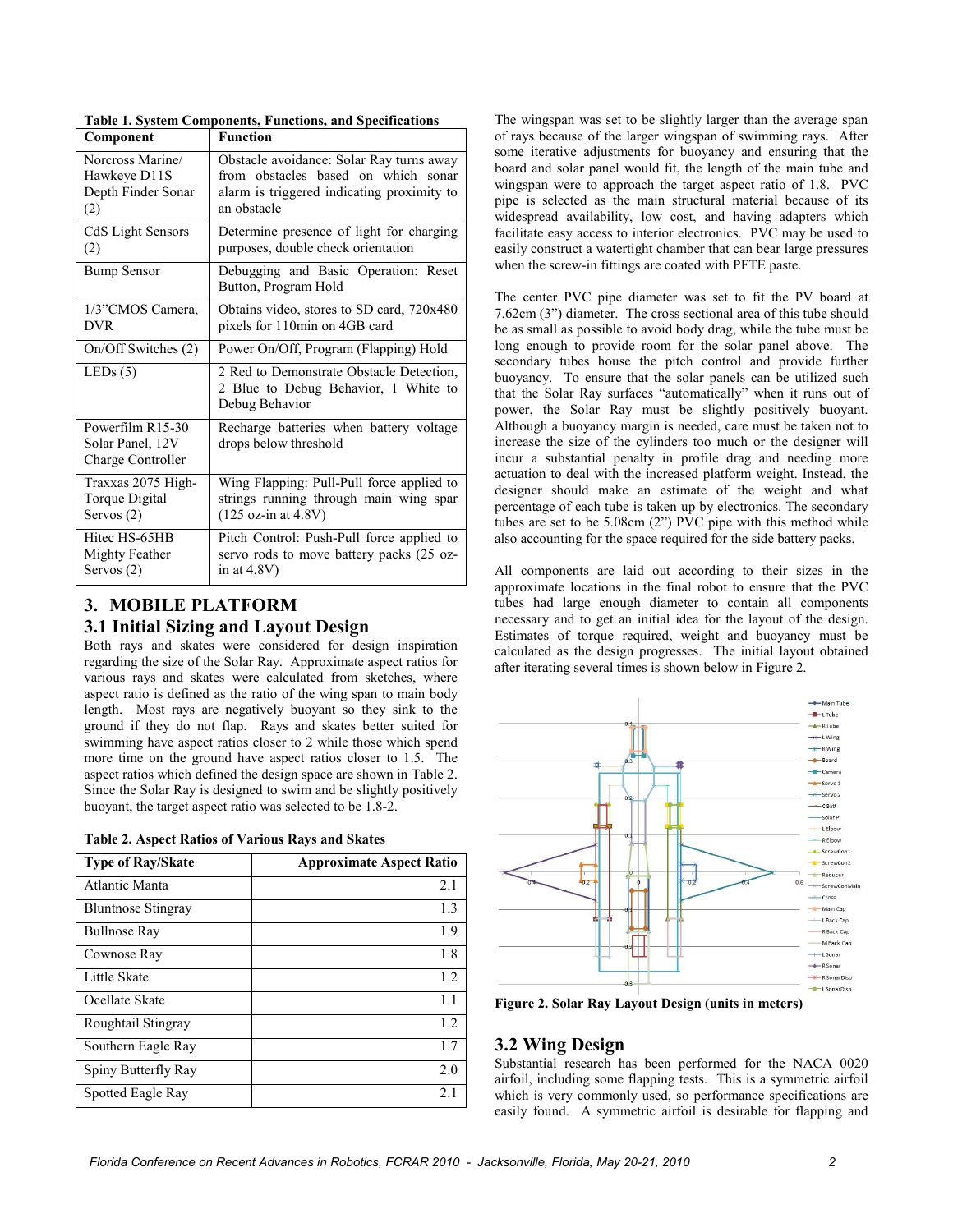some experimental results exist for flapping the NACA 0020 [2]. The manta ray utilizes a hydrofoil similar to a NACA 0020 with a slight reflex to generate thrust [7].

The NACA 0020 was selected as the hydrofoil to use. Profiles are shown in Figure 3 (not to scale) as generated with Profili software [\(http://www.profili2.com/\)](http://www.profili2.com/). Foam profiles provided structural integrity around the main spar and were attached with foam glue and cyanoacrylate. The foam profiles sequence using the indices in Figure 3 from wing root to wing tip are: [1 1 1 1 1 2 4 6 8 8 8 9 9 10 11 11 12 12]. The main spar is constructed from a wooden alligator toy body without the legs and head. The spar has a thin fiberglass sheet that runs through the middle which limits the wood to bending in one direction, although it does have some flexibility to allow the wing to passively deform at the trailing edge when flapping. Airfoil thicknesses were set to match the thickness of the main spar at any spanwise location. Two holes are drilled spanwise and offset from the chordline in each wing spar. A string runs through each of these holes. The wing is covered in a navy blue Nylon-Lycra swimsuit material. The wing has a variable set angle of attack and can easily be detached from the main body of the robot. This interchangeability ensures that if a wing breaks it can be replaced or upgraded in the future.



**Figure 3. Wing Hydrofoils: Scale: largest chord (label 1) 0.25m (10in) reduced linearly to smallest chord (label 12) 0.06m (2.5in)** 

# **3.3 Flapping Kinematics Design**

A Strouhal Number (Flapping Amplitude/(Flapping Period\*Forward Velocity)) of 0.28-0.3 is common for fish and birds and serves as an initial means to estimate a reasonable flapping profile for efficient thrust production [4]. Here flapping amplitude is the distance from the tip or the wing peak to trough

in meters, the flapping period is in seconds and the forward velocity in meters per second. Research has suggested that the maximum growth rate of a perturbed wake occurs for a Strouhal number between 0.25 and 0.35 [2] and that thrust production may not be generated until the von Karman street reverses at Strouhal numbers greater than 0.2 [13]. Based on the flapping frequencies observed in movies of the Cownose Ray, Manta Ray and Spotted Eagle Ray (1Hz, 0.5Hz, and 0.33Hz from [18,22,19] respectively), the Strouhal number requirement, and estimates of torque and power available, the design flapping frequency was set to 0.5 Hz. A higher flapping frequency would require substantially larger amounts of torque, which is not feasible with current commercial servos. Original estimation using the top speed of the Manta Ray (3m/s) with the same flapping frequency gave 1.9m as the flapping amplitude. This large value is unrealistic for the current wingspan and a frequency of 1Hz exceeded the torque specifications on the servos selected. A more reasonable top speed appears to be 0.5 m/s with a flapping amplitude of  $0.3m$  (+/- 40 degrees). This amount of flapping is attainable with a servo, although smaller deflections would be beneficial. Smaller deflections may be possible if the flapping frequency is increased, but this will exponentially increase the power required (increases with  $V_{wing\ avg}^{\sim}$ 3). Therefore larger flapping amplitudes at lower flapping frequencies may be desirable. A phase lag between the leading edge and trailing edge of at least 40 degrees and preferably up to 90 degrees is desired since having a 90 degree phase angle between the heaving and pitching motion has been shown to generate high propulsive efficiency [13]. It has been suggested that a lag be applied to the tip of the wing to ensure leading edge vortex generation occurs [7] but for now this will not be considered in the kinematic design.

#### **3.4 Force Balance Considerations**

Wing loading and drag considerations were important to consider during initial sizing to ensure that the design ranges for flapping frequency, flapping amplitude and forward velocity could be met. Estimates of profile drag of the main body and of the wing with drag coefficients between 0.3 and 0.8 were considered. While estimates of profile drag were performed, thrust values were essentially neglected since they are incredibly difficult to predict, though some researchers have attempted to predict thrust based on wing planform, especially based on the shape of the outer  $1/5<sup>th</sup>$  of the wing span [3]. Ultimately the vehicle must produce enough thrust to overcome drag.

Estimates of the torque required to flap were essential to ensure the robot will be able to flap fast enough. Torque requirements for flapping were calculated by applying a drag force at the centroid of the wing assuming a 0.8 drag coefficient over the entire wing moving at a speed determined by the flapping frequency. This method indicated 0.248Nm (344oz-in) would be required if the wing was actuated with a servo from the wing root.

The Solar Ray must be slightly positively buoyant to ensure the solar charging is possible and to ensure recovery of the platform. Therefore a weight estimate and buoyancy estimate were calculated. Estimates confirmed that the initial design provided enough buoyancy for a vehicle weight of 7kg based on only the internal volume of the main PVC tubes. Weight estimates came to about 6kg with a full load of batteries. For fine tuning, two more 31cm (1ft) long, 1.27cm (1/2 in) diameter PVC tubes were used as shown in Figure 4. These tubes have a central metal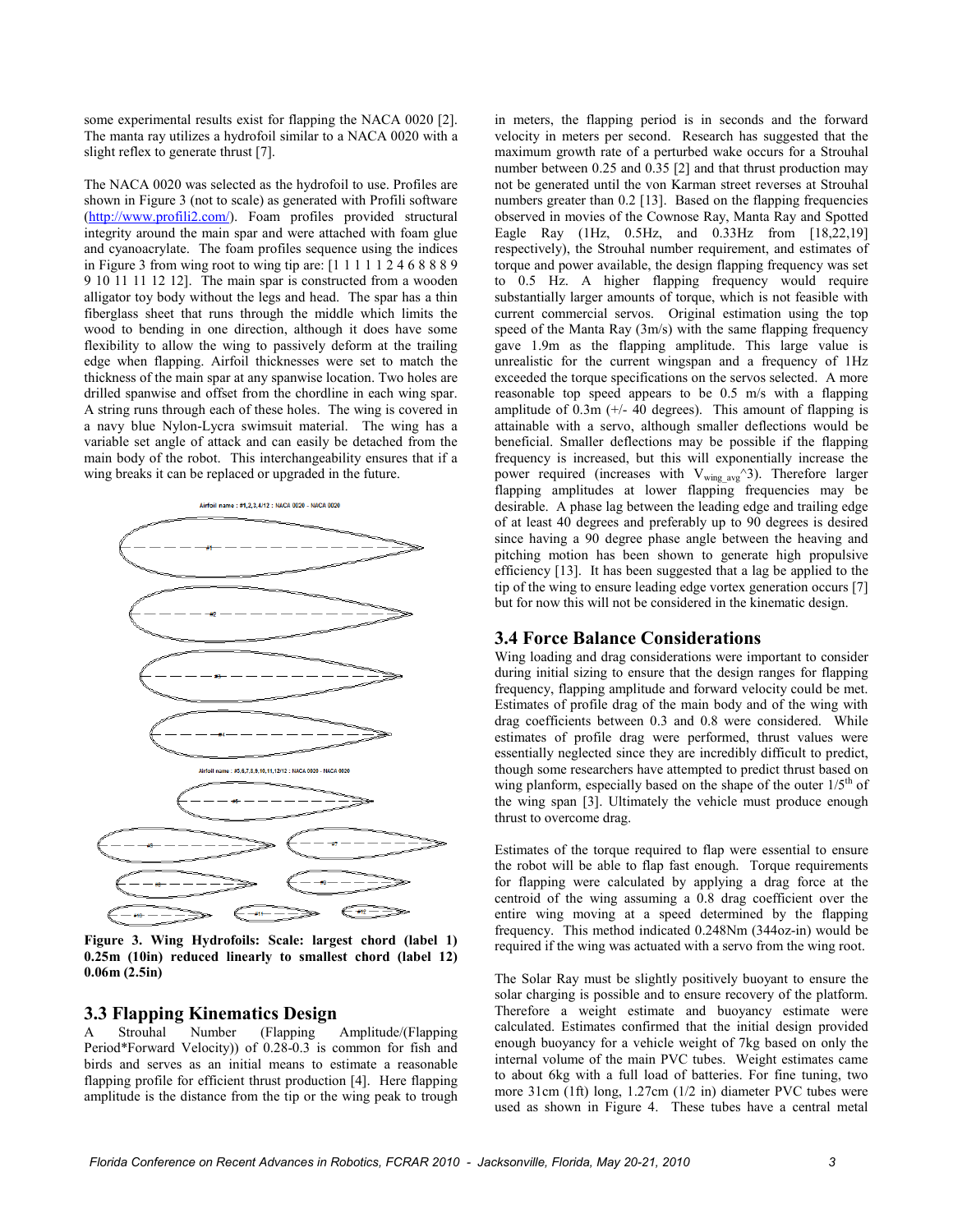screw where nuts can be attached thereby adding or subtracting up to 1kg of weight. The tubes proved very helpful in trimming the robot during testing. These tubes also kept the center of buoyancy above the center of gravity which helped keep the robot top-side up.



**Figure 4. System for Buoyancy Fine Tuning and Center of Gravity Adjustment.** 

#### **3.5 Sensors**

The depth finders provide an alarm which is powered by 6V when the alarm goes off. Therefore these were each connected to an ADC port to provide rudimentary obstacle avoidance underwater. The depth finder may be powered with at least 6.5V to maintain accuracy though it is rated for 12V. This fact allows it to be powered directly from the power harness on the robot which provides 7.2-8V. A single harness allows the solar charger to power the entire system. The CdS cells are connected to ADC ports and may be used as on/off switches or to tell the robot if light is present. These were less important in the final design. Both the depth finders and CdS cells are sampled at approximately 2Hz. The CMOS bullet camera provided excellent underwater video up to 720x480 resolution for 110 minutes.

#### **3.6 Actuators**

Waterproof digital servos with the highest torque available were selected for the primary actuators. These Traxxas servos had 125 oz-in available, although initial estimates of the drag on the wing indicated that substantially more torque would be required. Therefore the Traxxas servos were initially abandoned and Hitec HS-7950TG servos capable of 486 oz-in were used to ensure enough torque would be available to flap the wings. However, these servos had to be waterproofed, which was attempted by surrounding the servo cases electronics in silicone. Water still entered the Hitec servos and so the original Traxxas servos were used. These had enough torque and did not get water in them at shallow depths. In practice the torque required to get some deflection was reduced using the string-based actuation, although applying sufficient torque to the wing root was more difficult.

The wing is actuated with a pull-pull mechanism that uses strings which go through holes drilled through the top and bottom of the main wooden spar going from the root to the tip. One end of the string is wrapped around the wing tip and the other is attached to the end of the servo horn. When the servo turns, it pulls on one string and lets the other in, thus pulling the wing toward the side of the first string. The angle of attack of the wing may also be adjusted to facilitate thrust production without affecting the mechanism. This setup is shown in Figure 5.



**Figure 5. Wing Internal Frame with Angle of Attack Adjustment and Servo Actuated Pull-Pull Mechanism.** 

Pitch actuation is also required to ensure the robot can be controllable. Two Hitec HS-65HB Mighty Feather servos with karbonite gears and 25 oz-in of torque at 4.8V are used to drive push rods that move the side battery packs +/-2.05cm (1in) around the center of gravity, thus providing pitch control as shown in Figure 6.

### **3.7 Accessibility**

Slide in/out trays are designed with SolidWorks CAD software to facilitate access to electronics and to provide a track for the side battery packs to move on as seen in Figure 6.



**Figure 6. Slide In/Out Trays with Coat Hanger Removal Tool**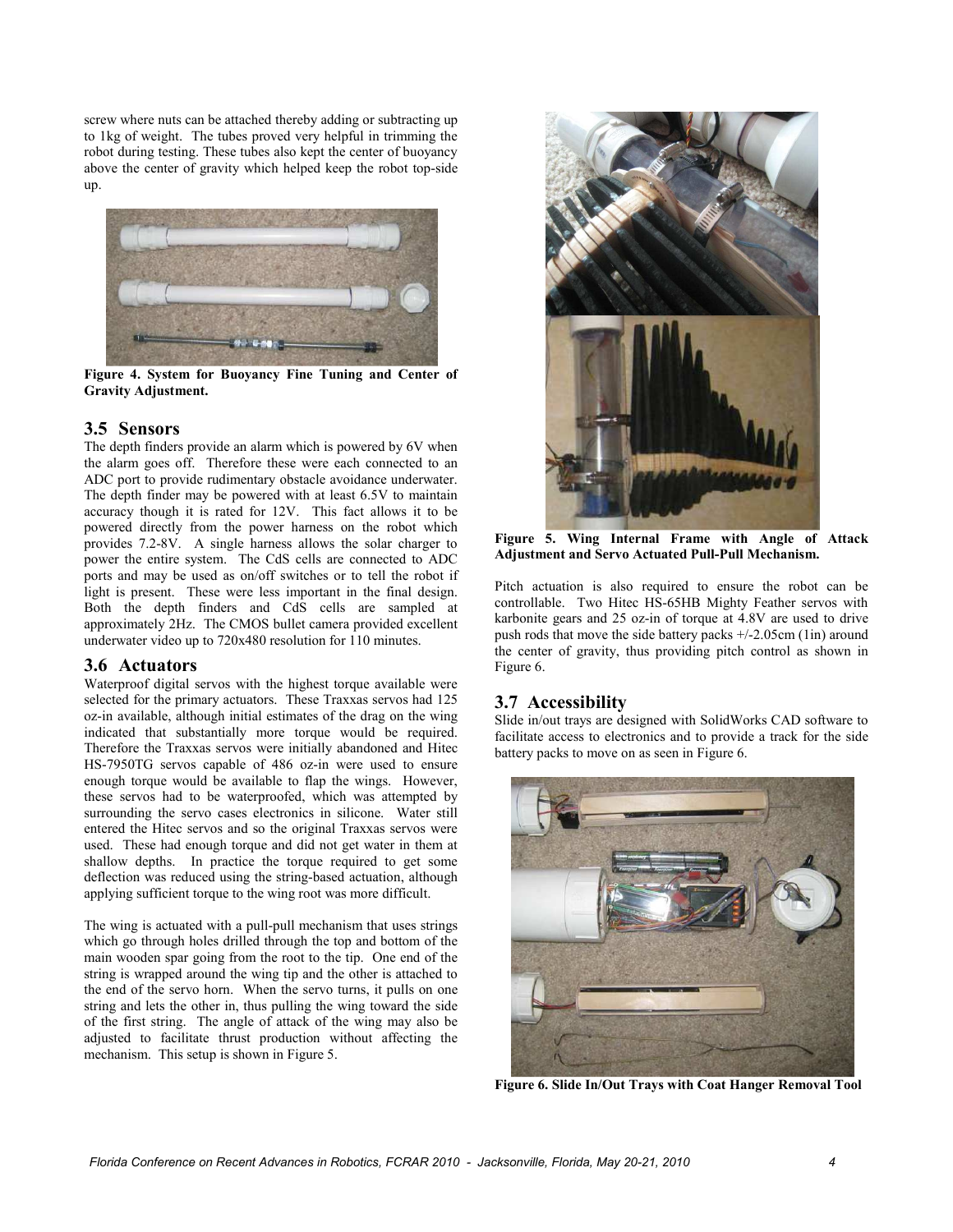#### **3.8 Power**

Ideally, the solar panel would be as large as possible to reduce charging time, but the size of the Solar Ray severely restricts the size of the solar panel. A flexible solar panel at 15.6V, 0.27m  $(10.6 \times 13)$ in), 300mA was selected to charge the batteries. Up to 30 AA batteries in packs of 6 batteries may be installed. 18 batteries  $(6 \text{ in the center}, 6 \text{ on each side})$  are currently used to power the Solar Ray. Recharging the full 30 batteries with the solar panel will take up to 50 hours, which is a permanent limitation for now.

#### **3.9 Final Design**

The final configuration as tested is shown in Figure 7. The final cost to build the next Solar Ray in material parts if no spares were required would be about \$1500, which is low for an UUV. One 3lb weight would normally not be required since the current configuration had 12 batteries less than the maximum allowed. A programmer cable was also extended from the center hole to allow the board to be programmed while the chamber was closed. This proved to be extremely helpful during testing.

The final design, while slightly larger, resembles the shape and kinematics of the Cownose Ray, which has a wingspan of 0.5m  $(19.7in)$ , a chord of 0.15 m  $(5.9in)$ , flapping amplitude of 0.11m (4.33in), flapping frequency of 1Hz and forward velocity of  $0.6$ m/s [2]. The Solar Ray has a wingspan of  $0.91$ m  $(36)$  is  $0.71$ m (28in) long from nose to tail, has a chord of  $0.25$ m (10in), a flapping amplitude of 0.25m (10in) and a flapping frequency of 0.5Hz. Buoyancy modulation was investigated and some linear actuators and pumps were examined but these proved beyond the scope of the project at present. %, a chord of 0.15 m (5.9in), flapping amplitude of 0.11m<br>flapping frequency of 1Hz and forward velocity of<br>[2]. The Solar Ray has a wingspan of 0.91m (36in), is



Figure 7. Final Integrated Platform (Note: final trim moved the front 3lb weight forward and to the underside of the body)

#### **4. BEHAVIOR**

The program logic directing the robot is shown in Figure 8. The program was written in C and provides basic obstacle avoidance program was written in C and provides basic obstacle avoidance<br>while the vehicle is flapping. All behavioral functions for the robot are summarized in Table 3. All functions use stored global variables to command flapping actuation. The program checks for obstacles after each  $\frac{1}{4}$  of the flapping cycle and checks battery life at the end of each flapping cycle. Having two on/off switches proved extremely useful during testing to have one turn the power on/off and another to hold the flapping until desired.



**Figure 8. Main Logic for Solar Ray Basic Obstacle Avoidance .**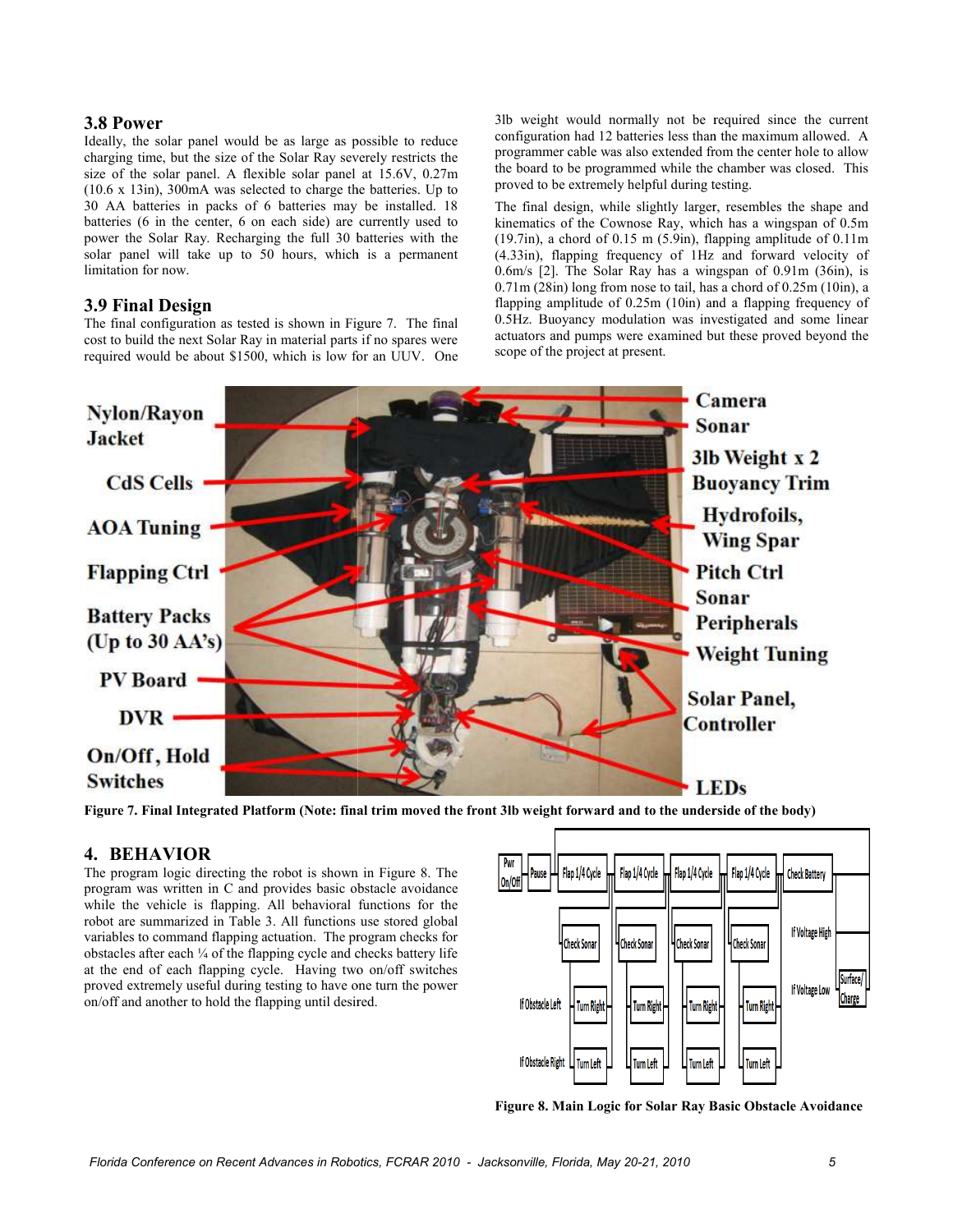| <b>AVR Function</b>           | <b>Description</b>                                                                           |
|-------------------------------|----------------------------------------------------------------------------------------------|
| Main(void)                    | Directs complete action cycle desired                                                        |
| ObstacleAvoid<br>(void)       | Checks sonar to see if obstacles exist, directs<br>responses, indicates status on LCD screen |
| TestMobility(void)            | Tests all of movement functions                                                              |
| Swimming<br>(int SwimStage)   | Input stage of flapping cycle and will<br>perform flapping                                   |
| ServoTester (void)            | Tests Servos, useful for quick test of flapping                                              |
| ToSolar (void)                | Switches to solar power (not working yet)                                                    |
| <b>Bluef</b><br>(int LEDwait) | Blue LED flash for specified time, same for<br>other colors                                  |
| Blue (void)                   | Blue LED on constant, same for other colors                                                  |
| Blueoff(void)                 | Blue LED off constant, same for other colors                                                 |
| ServoCtr (void)               | Center all servos                                                                            |
| Rturn (int Tin)               | Turns robot right by flapping on left for 2x<br>time input                                   |
| Lturn (int Tin)               | Turns robot left by flapping on right for 2x<br>time input                                   |
| Rturne (int Tin)              | Coordinated turn: robot right by flapping on<br>left for 2x time input, shifts batteries     |
| Lturne (int Tin)              | Coordinated turn: robot left by flapping on<br>right for 2x time input, shifts batteries     |
| Surf (int Tin)                | Surfaces robot: shifts batteries backwards                                                   |
| Dive (int Tin)                | Dives robot: shifts batteries forwards                                                       |
| BumpPause (void)              | Pauses program until bump sensor is pressed                                                  |
| OnOffPause (void)             | Pauses program til on/off switch is set to on                                                |
| GetSonar0 (void)              | Gets left sonar value                                                                        |
| GetSonar1 (void)              | Gets right sonar value                                                                       |
| <b>BatteryCheck</b><br>(void) | Checks batteries for sufficient voltage (no<br>hardware yet)                                 |

#### **Table 3. Behavioral Functions (None return values)**

#### **5. RESULTS AND TESTING**

Waterproofing initially was unsuccessful using normal Teflon tape. However, when the PVC screws were coated with PFTE paste, the chamber endured a 12 hour test under 1 foot of water without leaking. Three 3/8in holes were drilled for wiring, with one in the center towards the front and two in the back. The feed through holes were first unsuccessfully filled with 50 minute marine epoxy due to the slow drying process. GOOP was used to fill the gaps and provide a watertight seal. Many of the electrical components were partially or fully coated with silicone or cyanoacrylate to ensure they were water tight. Silicone covering was not sufficient for the sonar units so in the future it is recommended that only the wire to the sonar sensor be submerged in water. CdS cells, LEDs and bump sensors worked as expected.

Sonar testing to examine obstacle avoidance was initially performed in a bathtub, followed by pool testing. It was determined that the sonar would work with just 6.5V and work well at the 7.2V nominal voltage of the battery harness despite a

12V rating being stated as required to power the sonar. The voltage of the wiring harness was determined to be 8V so the sonar was connected in parallel directly to the battery harness. In the future a DC/DC converter might be used to increase the 5.5V nominal voltage on the PV board PWM ports to 7.2-12V to supply power to the sonar. Sonar testing determined that the sonar was extremely accurate at determining the location of large stationary objects and that sonar cross talk could be minimized by offsetting the sonar by 6 inches and angling them at 20˚ apart from each other. However, large, fast moving objects were difficult to detect and objects with very small thickness or any with maximum dimension smaller than 1 inch were not detected even at 2 feet away. The alarm threshold was set to ring at 3 feet from an obstacle. A summary of results is seen in Table 4 which relate to the objects in Figure 9.

**Table 4. Objects Used for Sonar Testing with Labels "Not Visible" (NV) or "Visible (V) where Visible Objects Tripped Sonar Proximity Alarm at 2ft Distance** 

|                             | <b>Stationary Object</b> | <b>Moving Object</b> |
|-----------------------------|--------------------------|----------------------|
| Rake Handle (1in x 1in)     | NV                       | NV                   |
| Cake Cutter $(1in x .05in)$ | NV                       | NV                   |
| Vacuum Nose (1 in x 3 in)   |                          | <b>NV</b>            |
| Castle Wall $(3in x 3in)$   |                          | NV                   |
| Frisbee (9in diameter)      |                          | V                    |



**Figure 9.Items Used to Characterize Sonar Obstacle Detection** 

To perform object avoidance, the buzzer of the sonar is used to provide an on/off signal that an object is too close. The wire to the buzzer has a signal and ground wire. When the buzzer is activated, the voltage between these lines goes to 6V, while normally it remains at 0V.

Once the components were tested and the construction was complete, code development progressed to ensure that the flapping was possible and to implement obstacle avoidance. Underwater testing of the completed platform was performed in a pool as seen in Figure 10. Unfortunately the flapping did not initially obtain enough flapping amplitude for the robot to generate sufficient thrust, however adjustments to the servo linkage system are expected to be able to increase the flapping amplitude and achieve thrust production in the future. To do this the Traxxas servos will be hacked to provide larger than 90 degree actuation. Problems with difficulty tying good knots and snapping the strings actuating the flapping indicate a better actuation strategy may need to be considered. While the solar panel is integrated into the system, the charging circuit has not been finalized since the power supply to the sonar is not yet coupled to the board and the charging setup is not as efficient as is possible.